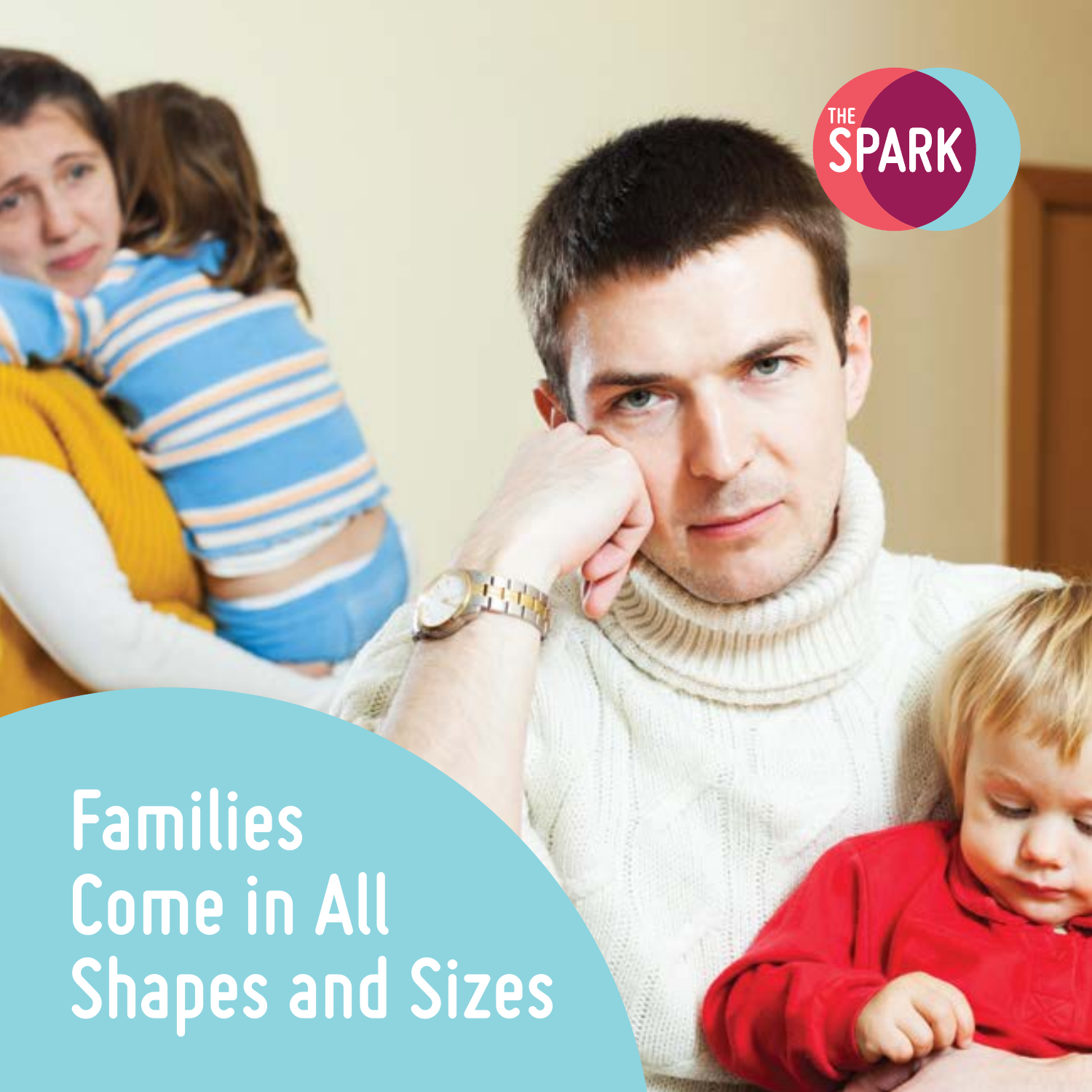## **Families come in all shapes and sizes**

Moving into a new relationship is an exciting time. Bringing two families together can be complicated. If you or your new partner has children, or you both do, it can be an unsettling time for everyone. Whether you're the parent, step-parent, or children living in the home all or some of the time, you will need time to adjust to the changes in your family life.

# **Here to support you**

At The Spark we recommend accessing support early. All relationships have ups and downs, and we are here to help. The Spark offers relationship counselling, family counselling and support by phone, online or face-to-face. For support now, call our Relationship Helpline:

0808 802 2088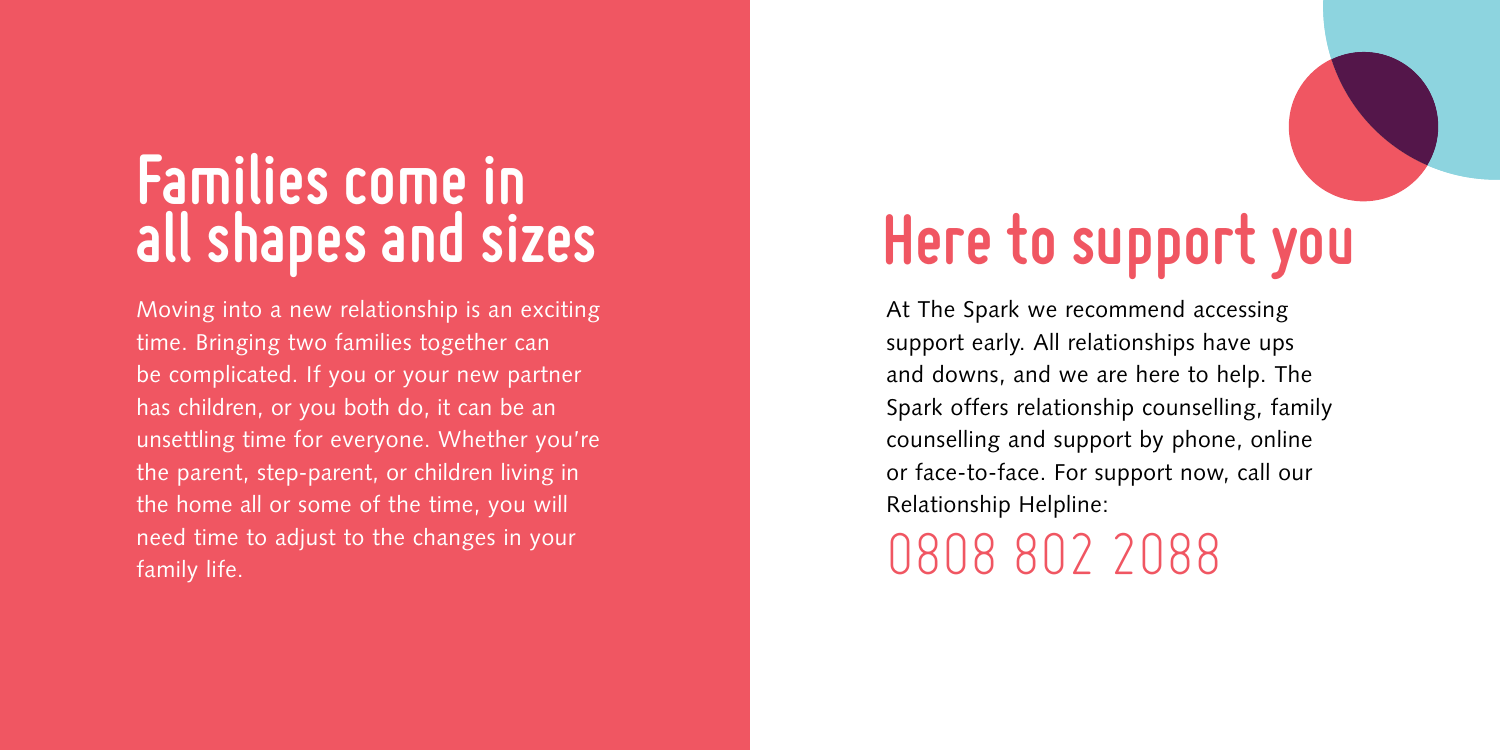### **Taking things one step at a time… Our new family... "I know I sometimes seem**

Parent New partner New partner **"I'm really torn. I want all the people I care about to get along but everything I do to bring them together seems to push them apart. Everyone I love is unhappy and it feels like it's all my fault".**

**impatient but it's not easy. Sharing my partner's affection is difficult, especially when their child seems to reject all my efforts to be nice to them. I need some time alone with you too".**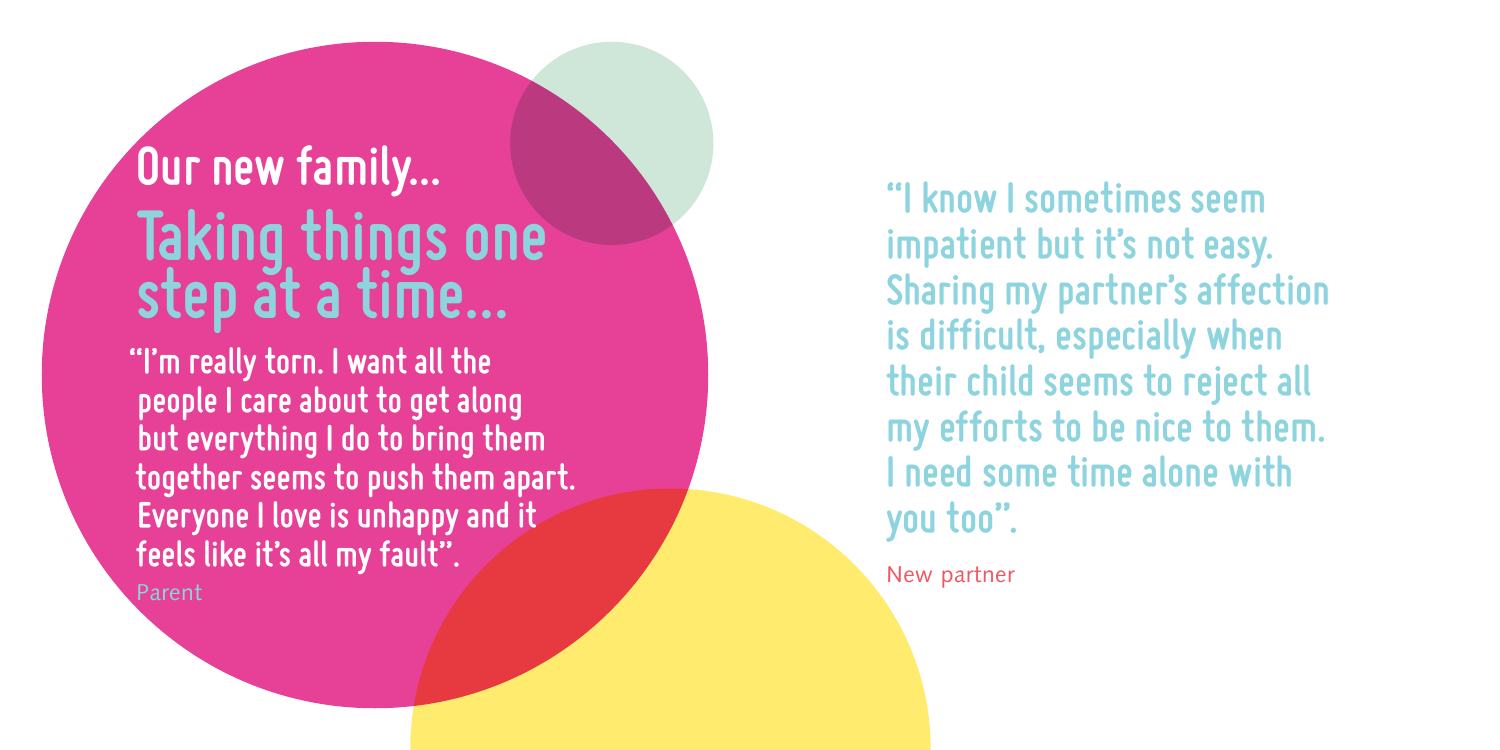**"I know you think I'm angry or sulky but actually, I'm just scared. I've lost a big part of my family and everything has changed".**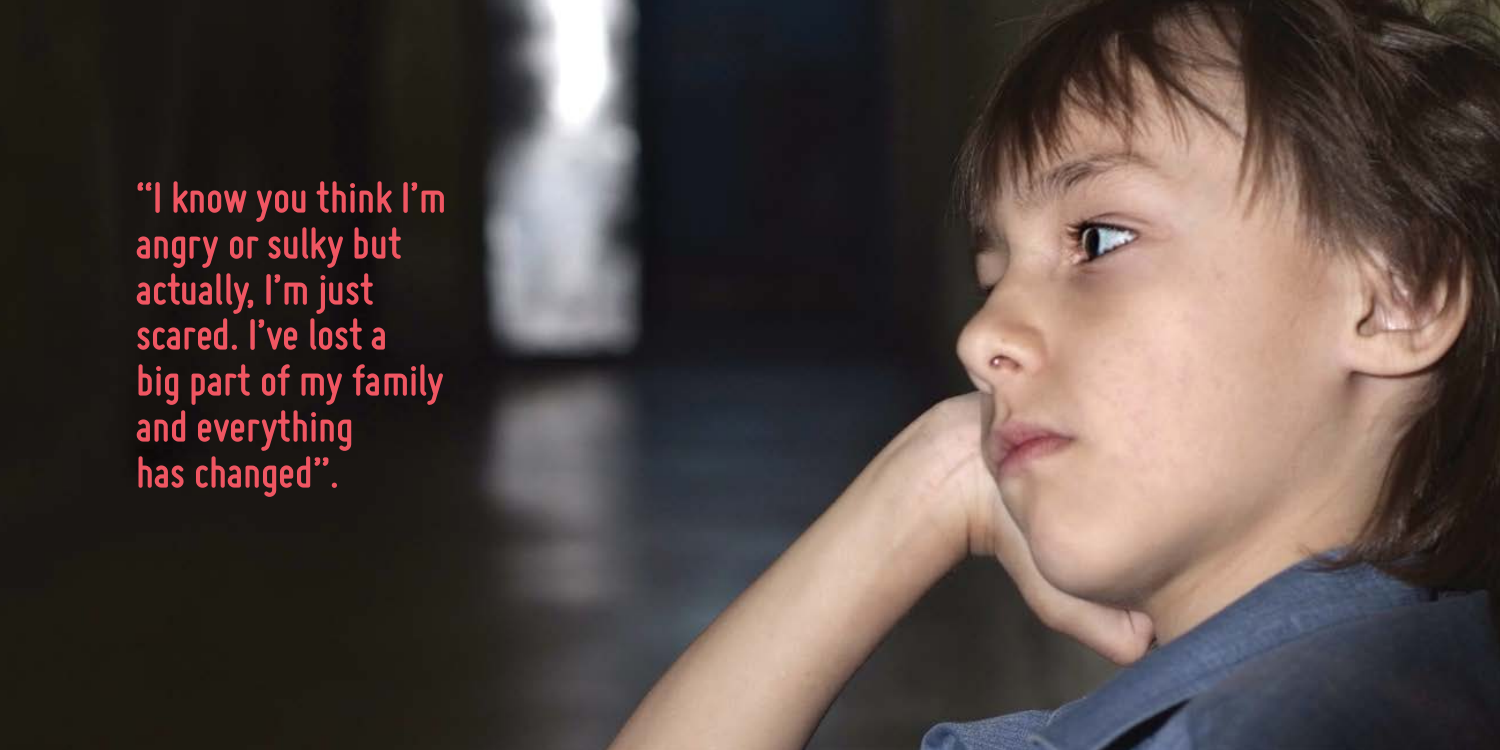# **"I am not just visiting"**

**thespark.org.uk**

### **Part of the family**

I feel like a visitor when I come to stay. Please don't treat me like that - if my mum or dad lives here, then this is my home too.

### **A space to call my own**

If I can't have my own room can we have some space that's just for me? I need my own bed or at least my own bedding, wardrobe space and my own drawer for clothes. A box for some of my special things.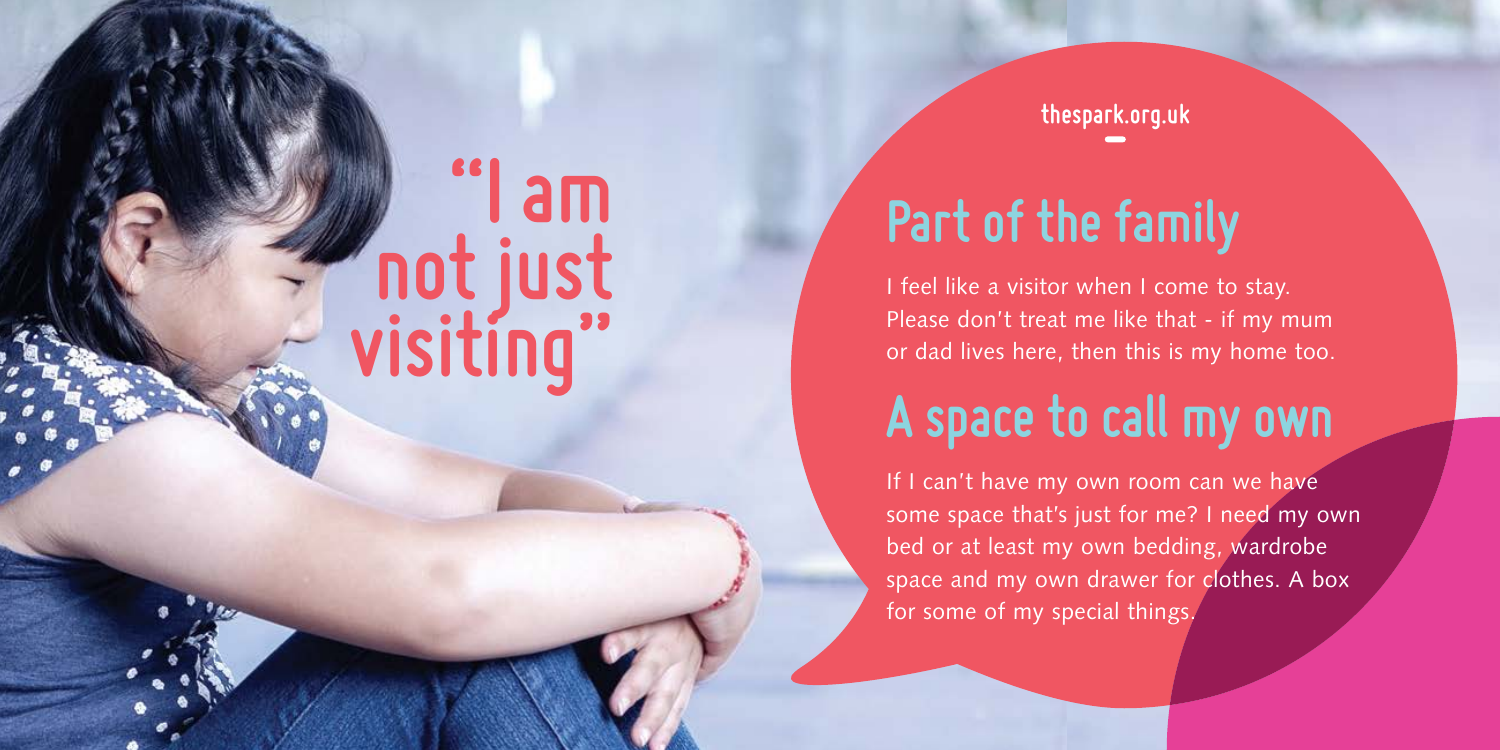# **This is my home and the family sometimes I feel left out when you.**<br> **Part of the family**<br>
stay. Everyone is fussing over you.

**thespark.org.uk**

Sometimes I feel left out when you come to stay. Everyone is fussing over you. It's like you're the only one that matters.

### **A space to call my own**

It's annoying that I have to share my room and my stuff when you come to stay over.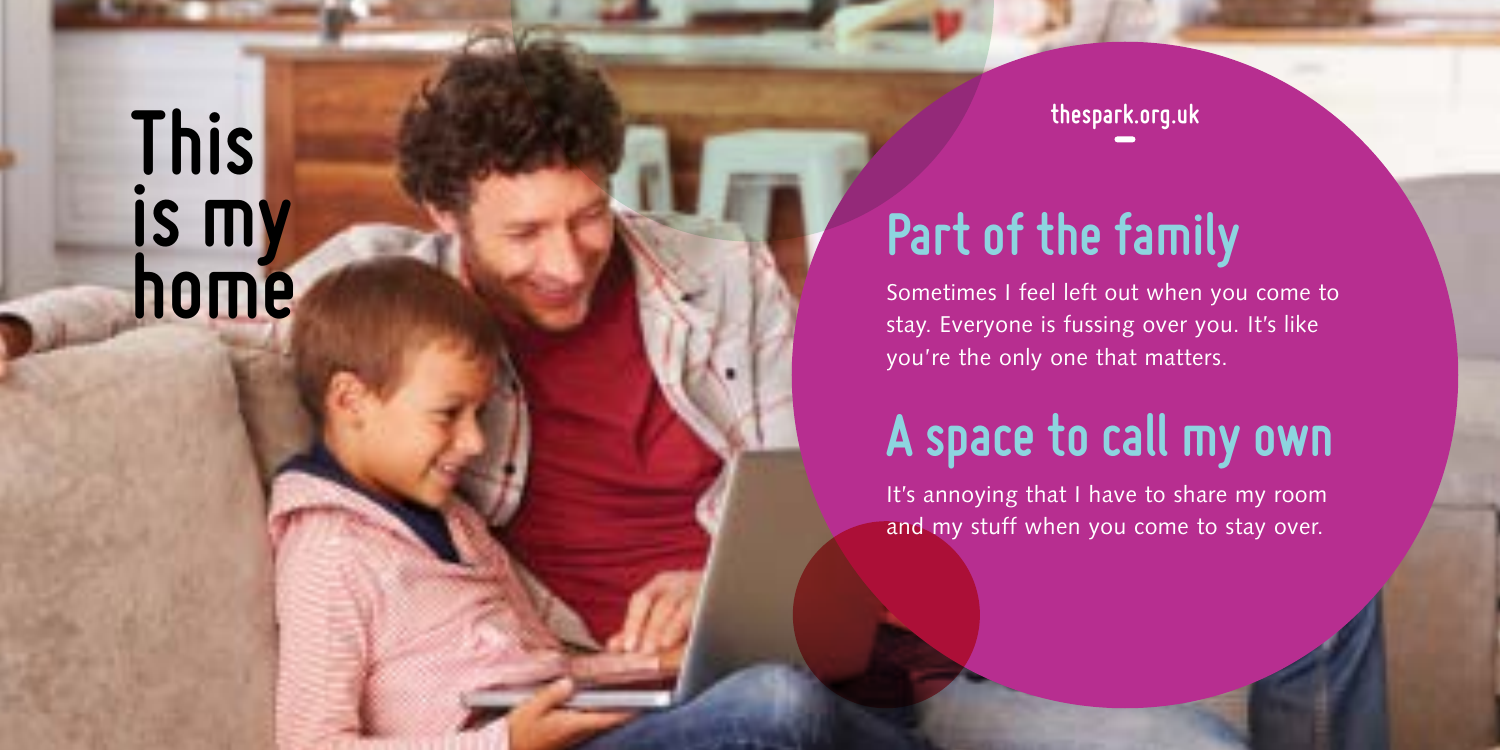**thespark.org.uk**

## **Get to know me**

# **Time for just me**

# **"I am not just visiting"**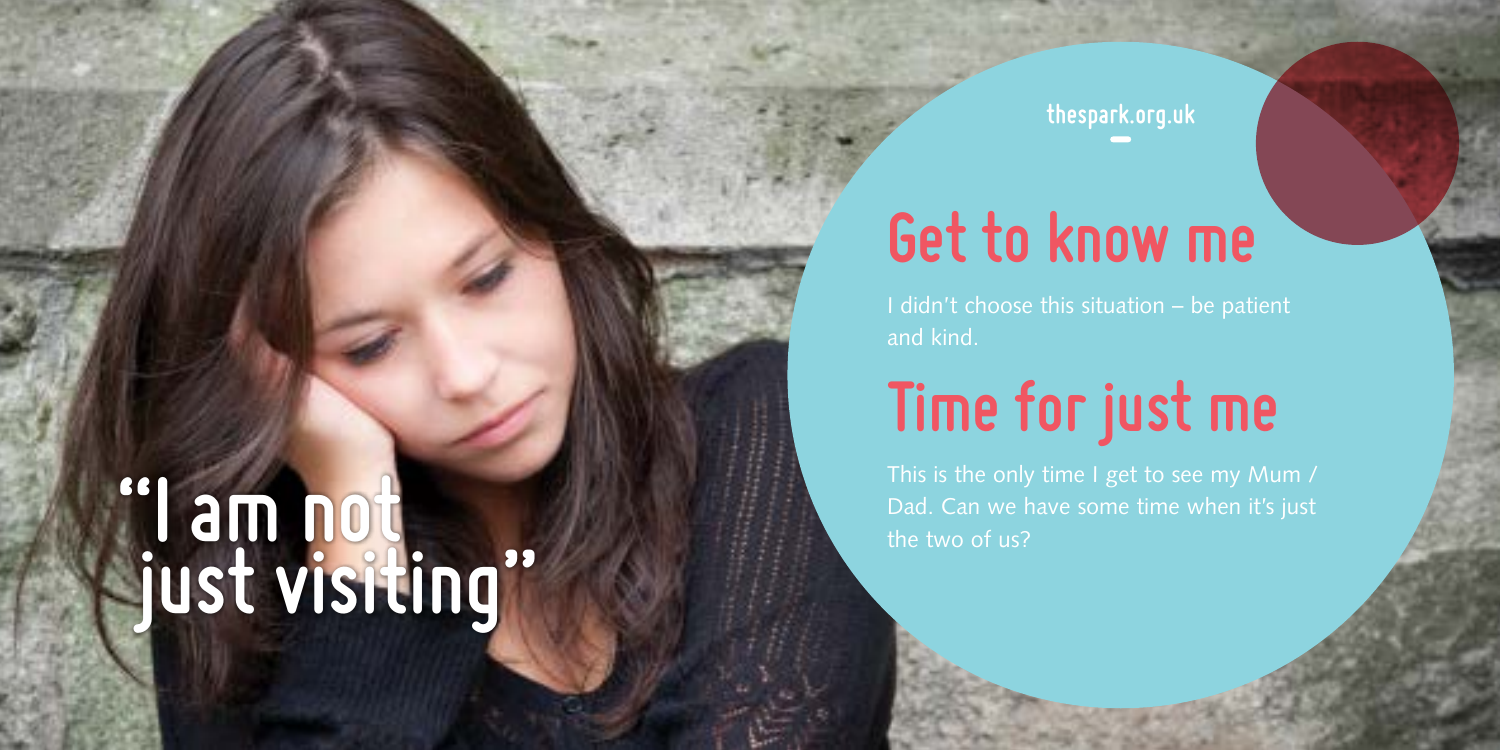# **This is my home**

**thespark.org.uk**

#### **Get to know me**

I didn't choose this situation – be patient and kind.

#### **Time for just me**

I'd like to have my time with my Mum/Dad when you come to stay, as well as having time with everyone else.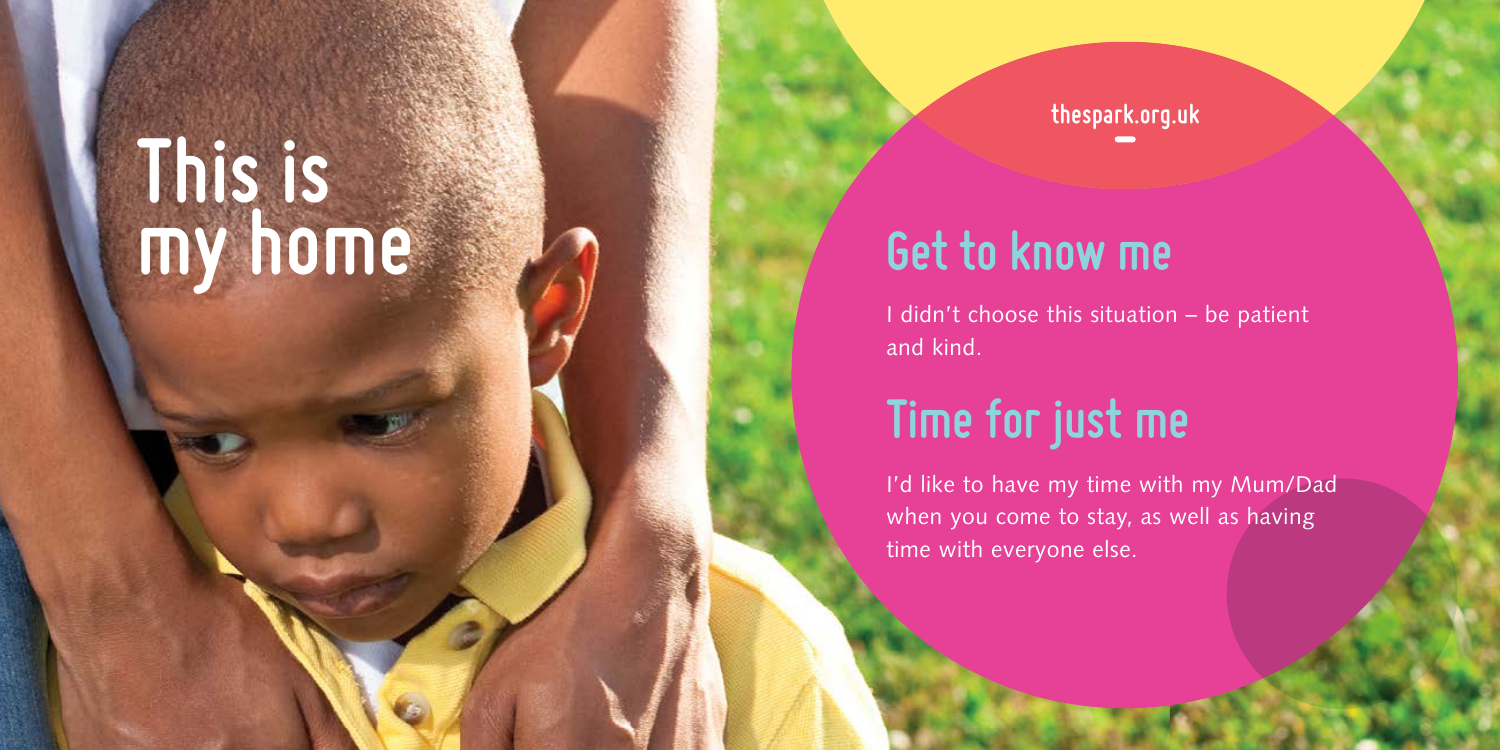### **Top Tips**

# **Family rules**

Where possible, let everyone have a say in setting out family rules. For example, be polite, respect one another's belongings, we all eat together etc. Keep it clear and keep it simple, then everyone knows what the rules are.

## **Cheap-andcheerful fun**

You can't buy their love and you don't have to. Try planning fun time together. Challenge the kids to come up with 5 things to do at the weekend that will not break the bank. It could be as simple as baking muffins or playing their favourite video game – what's important is you're doing it together.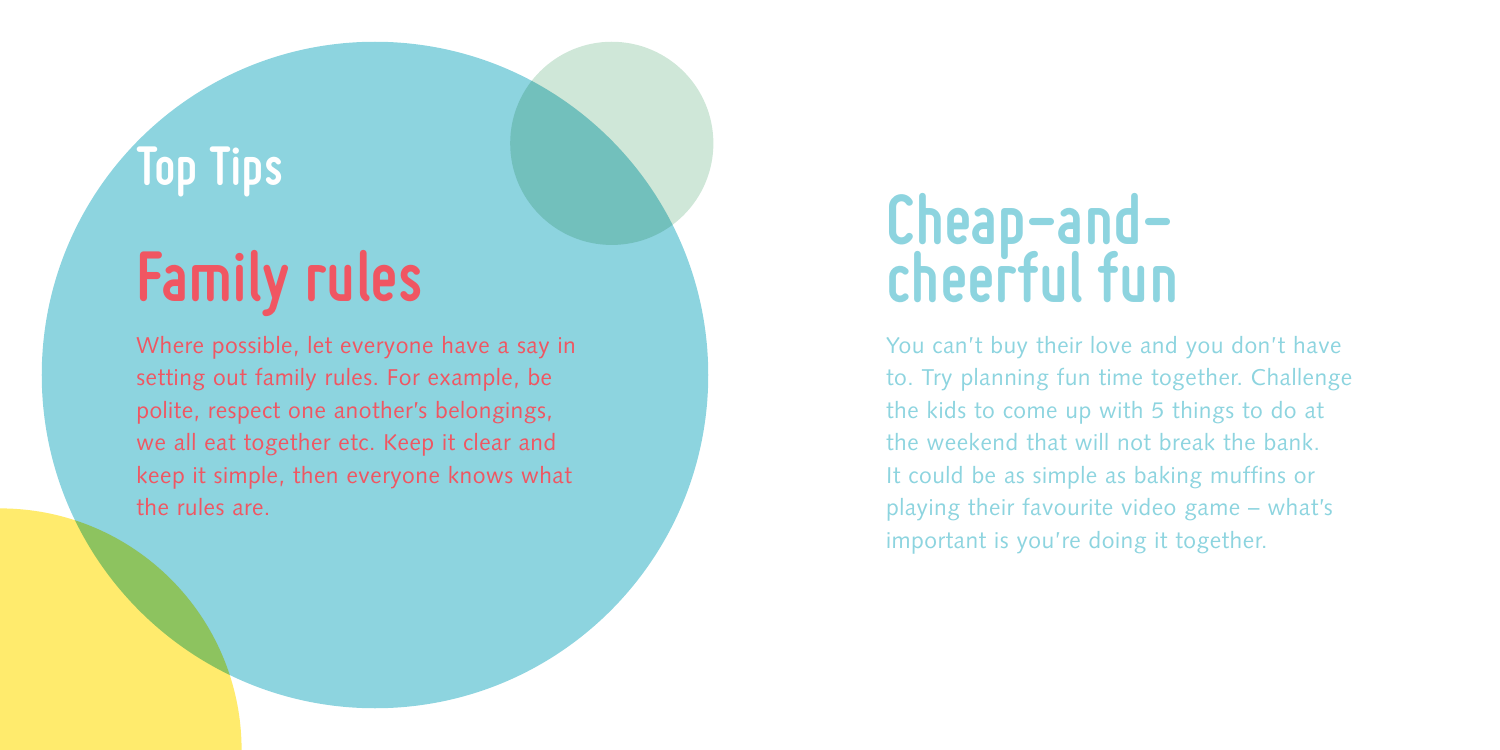**thespark.org.uk**

# **What's for dinner?**

Don't stress over meals. Stick with plain, easy-to-make options you already know. It's hard to please all the people all the time. Perhaps everyone could take turns choosing what to eat for a 'favourites night'?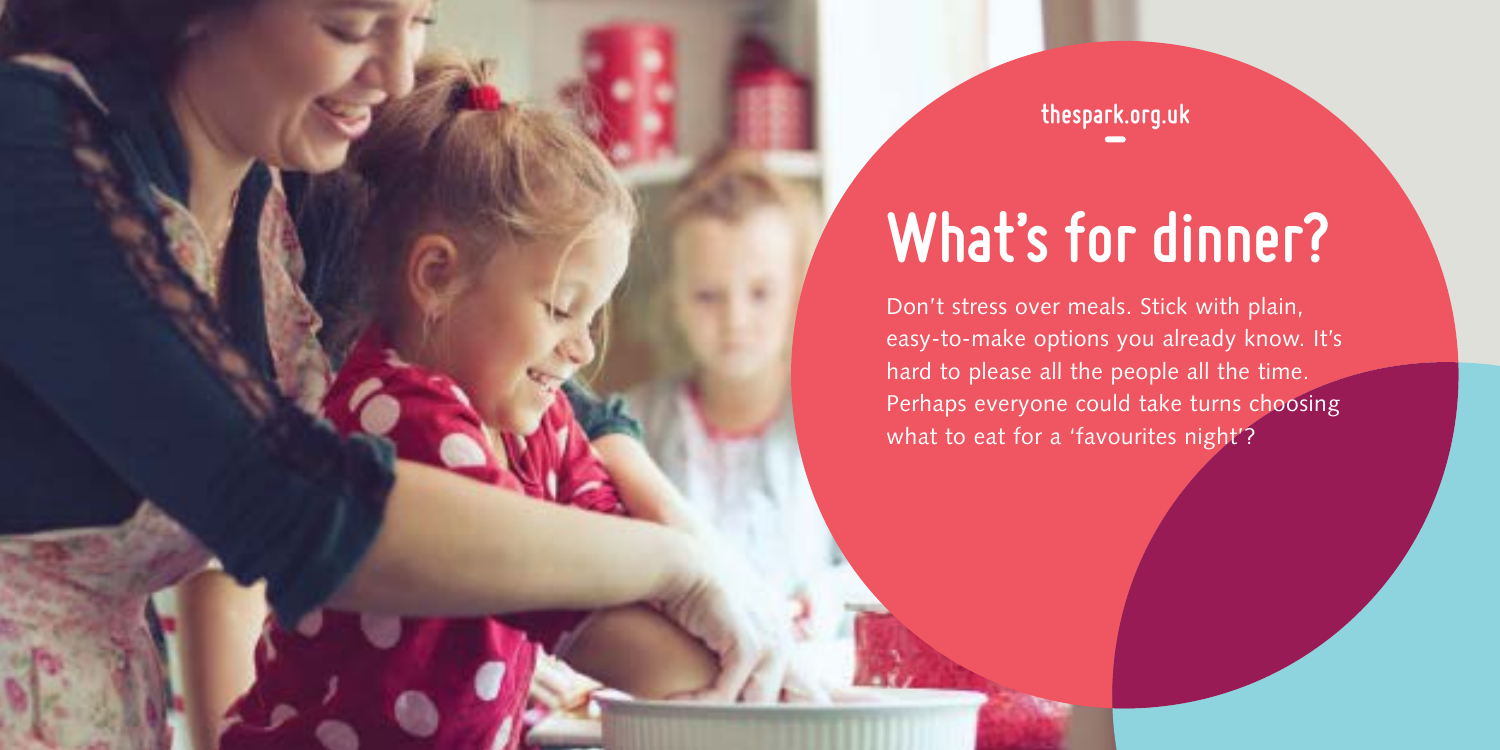### **Ensure hassle-free handovers**

Agree to be punctual but remember, sometimes delays do happen. It's natural to feel frustrated if there's a hold-up but try to stay calm and good humoured – otherwise it could ruin your children's contact time.

**thespark.org.uk**

# **Work as a team**

If you and your partner /ex-partner have different parenting styles it can feel frustrating. Work out your differences in private, and then tackle the issues together. You both want the same thing – a happy child and a happy home.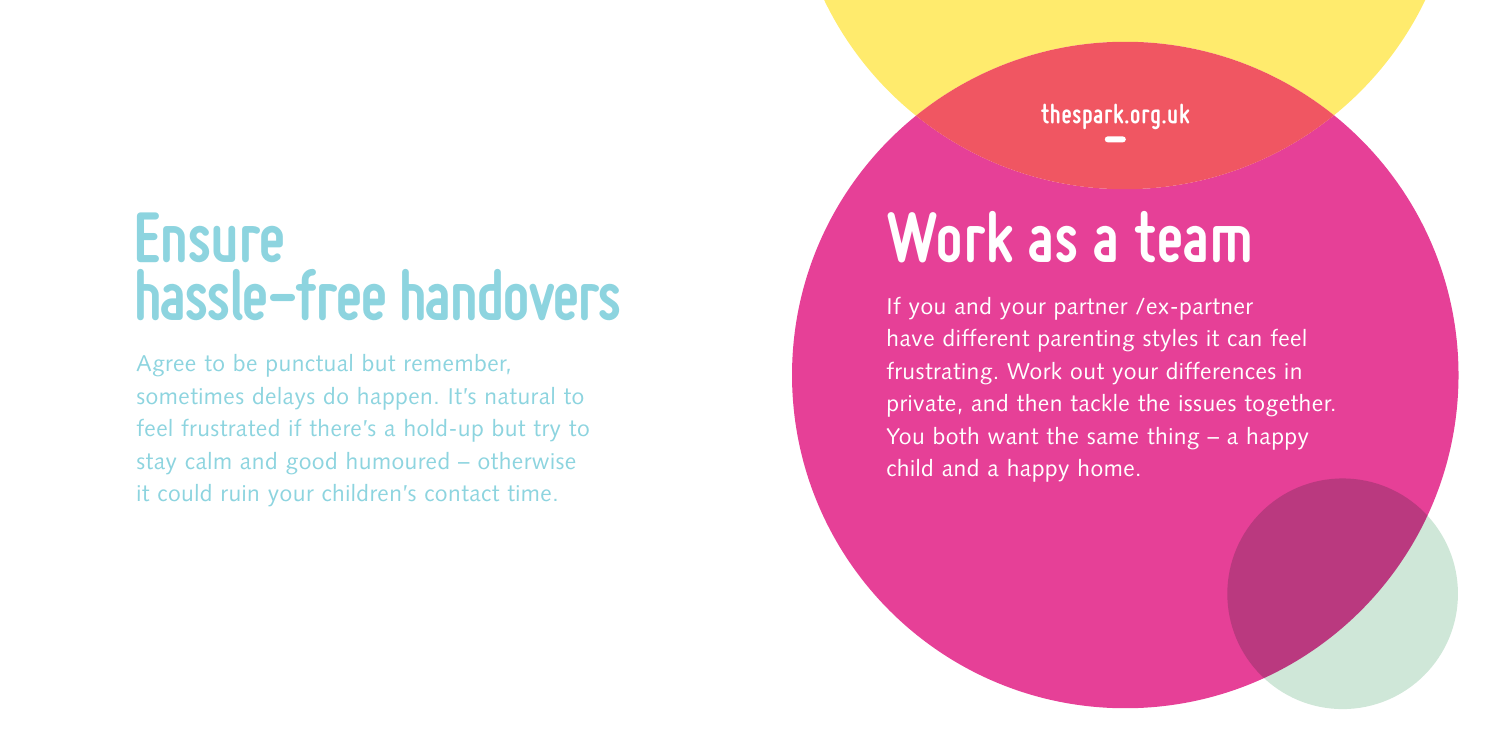# **It's Complicated...**

Getting to know each other can be difficult, especially when people are anxious, angry or frightened. Don't force the pace: be patient with one another and take things one step at a time. Make time for the important relationships: time when it's just you and your child, and just you and your partner.

#### Call the Relationship Helpline on: 0808 802 2088

Chat to us online: thespark.org.uk

Make a counselling enquiry: 0808 802 0050